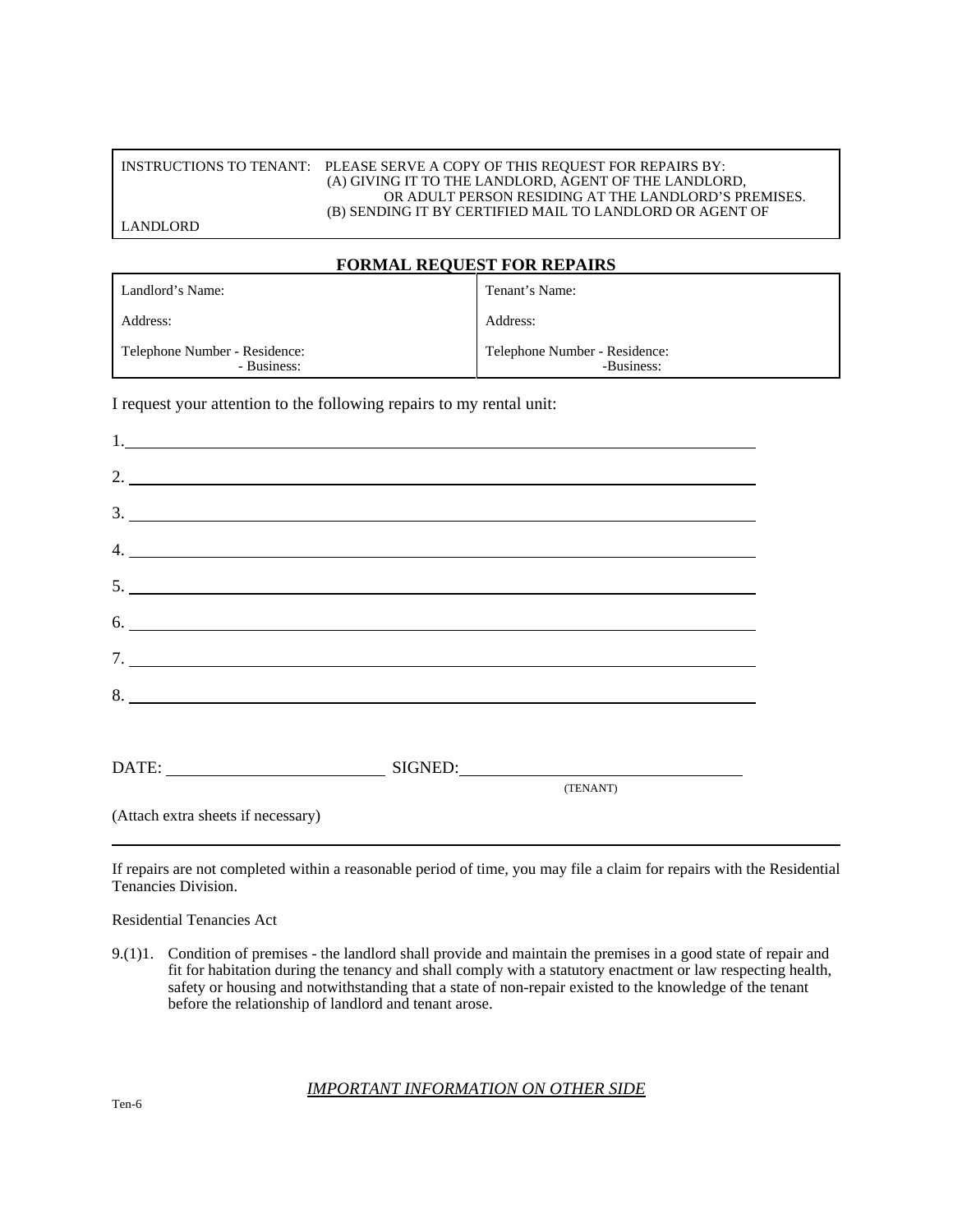## *IMPORTANT INFORMATION*

The Division will not accept an application for repairs unless:

- (1) A copy of this Form has been served on the landlord and the landlord has failed to make the repairs within a reasonable period of time.
- (2) The tenant's rent is paid up to date.

Proof of service of **"Formal Request for Repairs"** may include an affidavit by the person who served the notice or a completed A/R card from the post office.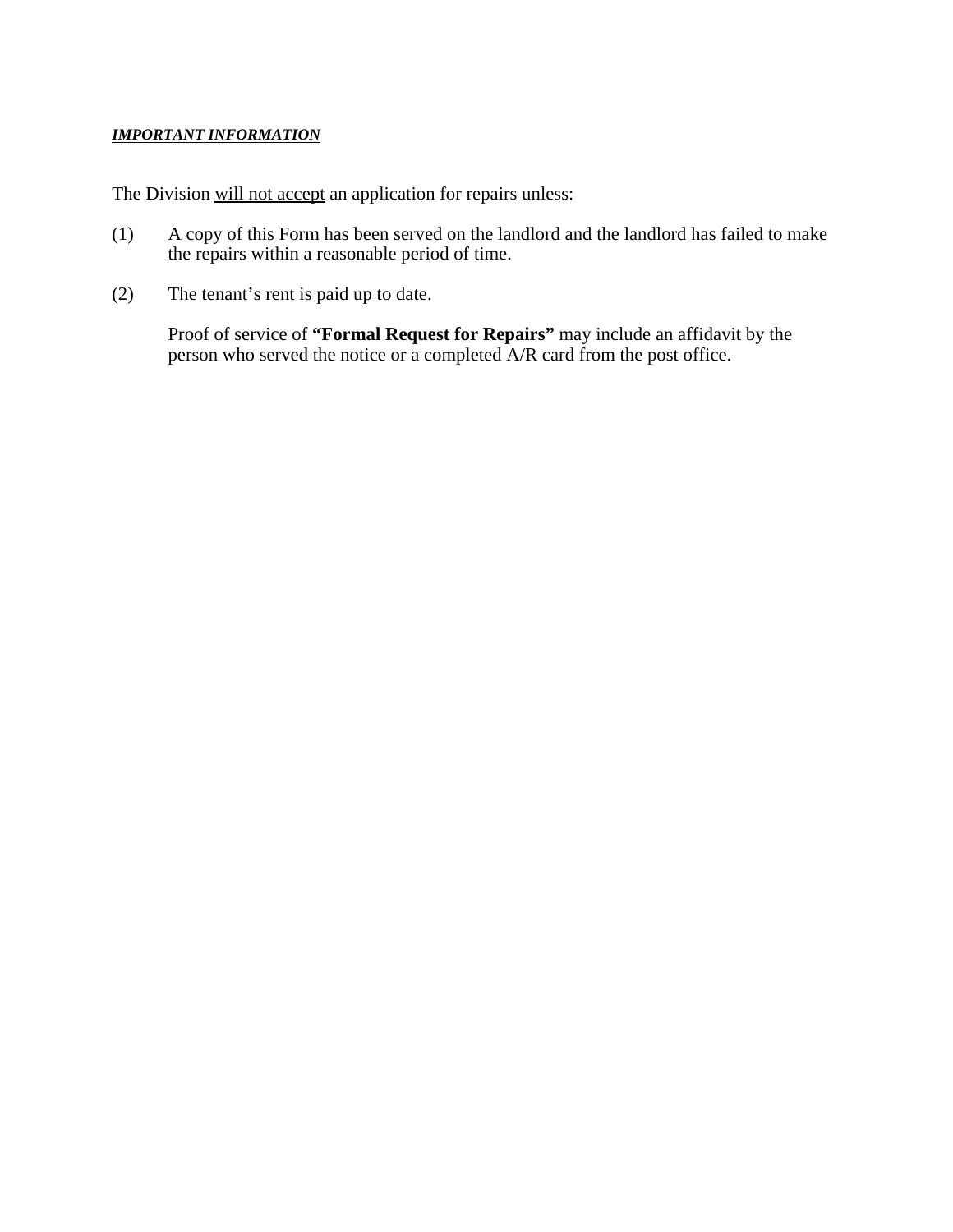# 26. **FORMAL REQUEST FOR REPAIRS:**

Sometimes a tenant may have repairs which need to be completed. In that case, the tenant must complete a "Formal Request for Repairs" form and serve on the landlord in accordance with instructions on form.

A formal request for repairs must be completed and delivered to the landlord before making an application for repairs. This request must be attached to the application for repairs.

The tenant must serve a copy of this request for repairs by:

a) giving it to the landlord, agent of the landlord or adult person residing at the landlord's premises

OR

b) sending it by certified mail to the landlord or agent of the landlord.

The Division will not accept an application for repairs unless:

- 1. a copy of a "formal request for repairs" has been served on the landlord and the landlord has failed to make the repairs within a reasonable period of time
- 2. the tenant's rent is paid up to date.